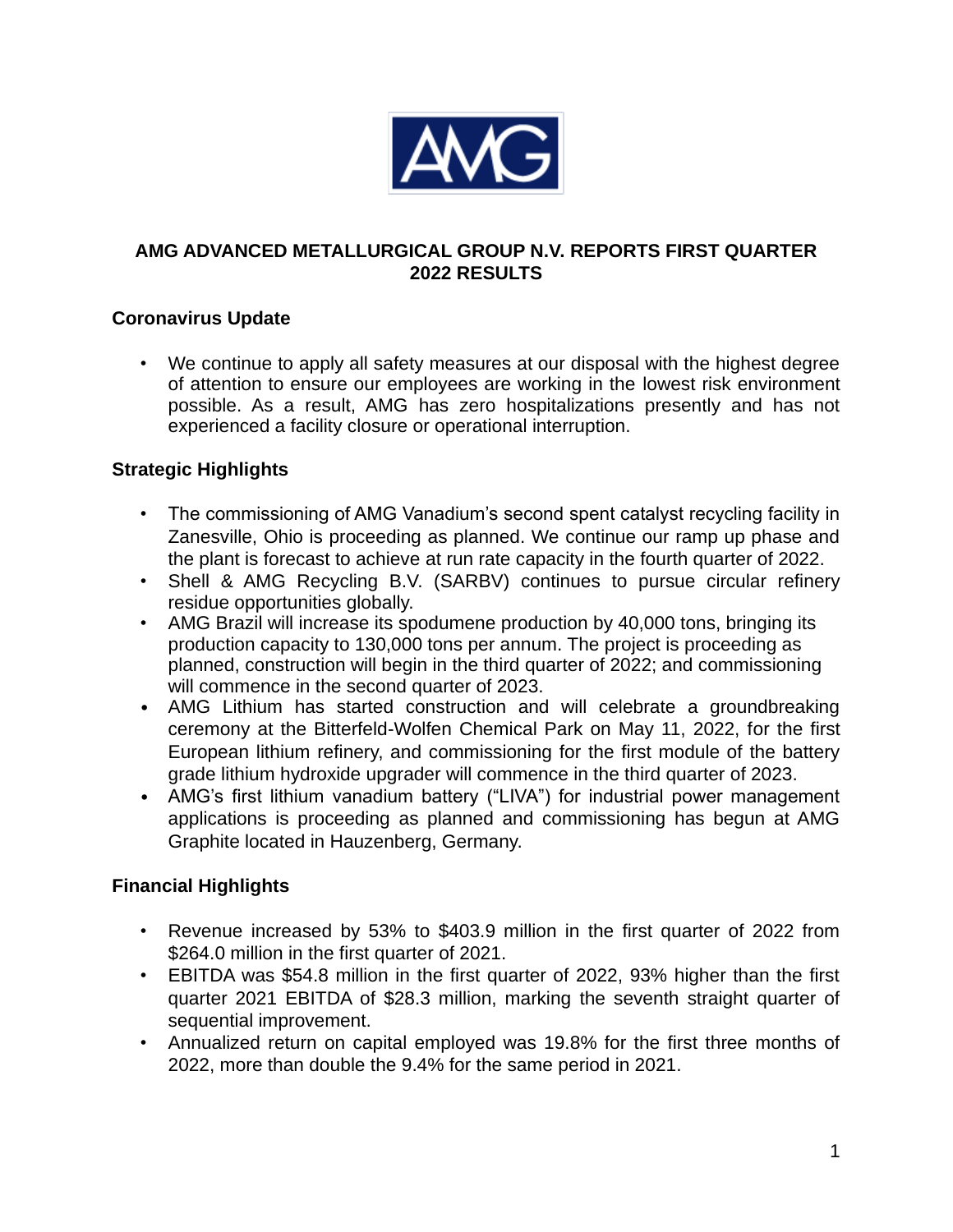- AMG's liquidity as of March 31, 2022, was \$478 million, with \$308 million of unrestricted cash and \$170 million of revolving credit availability.
- The Company has maintained its final 2021 declared dividend of €0.30 to be paid on May 12, 2022 to shareholders of record on May 10, 2022.

*Amsterdam, 4 May 2022 (Regulated Information) ---* AMG Advanced Metallurgical Group N.V. ("AMG", EURONEXT AMSTERDAM: "AMG") reported first quarter 2022 revenue of \$403.9 million, a 53% increase over \$264.0 million in the first quarter of 2021. EBITDA for the first quarter of 2022 was \$54.8 million, a 93% increase over \$28.3 million in the first quarter of 2021. This also marks the seventh straight quarter of sequential growth after the pandemic low point in the second quarter of 2020.

Dr. Heinz Schimmelbusch, Chairman of the Management Board and CEO, said, "With regard to COVID, we continue to apply all safety measures at our disposal with the highest degree of attention to ensure our employees are working in the lowest risk environment possible. Nothing is more important to AMG than the safety, health, and well-being of our workers and their families. All injuries and occupational illnesses are preventable, and we firmly believe that there is no job worth doing in an unsafe manner. Safety is understood across business units as our number one priority.

"AMG continued to sequentially improve EBITDA in the first quarter for the seventh time as prices increased and demand remains robust throughout our portfolio. We expect this to continue throughout the year. Our Clean Energy Materials segment continues to deliver strong EBITDA, which more than tripled since the first quarter of 2021, its eighth straight quarter of sequentially increasing EBITDA. The global lithium market has experienced very strong price increases. Ferrovanadium prices have recovered to a level above long-term averages. We have increased EBITDA guidance for 2022 twice since our initial guidance, and in the outlook section of this press release we do so again today.

"AMG's key strategic projects are all proceeding as planned. The commissioning of the ferrovanadium plant in Zanesville, Ohio, which will essentially double our recycling capacity for refinery residues, is proceeding well and is expected to be producing at run rate capacity in the fourth quarter of 2022. Shell & AMG Recycling B.V. continues to pursue refinery residue opportunities globally to convert refinery waste streams into valuable products, including battery materials that will enable the acceleration of sustainable energy transition goals. AMG Brazil is expanding its lithium concentrate production by 40,000 tons, bringing its production capacity to 130,000 tons per annum. The groundbreaking for our new lithium hydroxide production facility in Germany will take place on May 11, 2022. AMG's first lithium vanadium battery ("LIVA") for industrial power management applications has begun commissioning."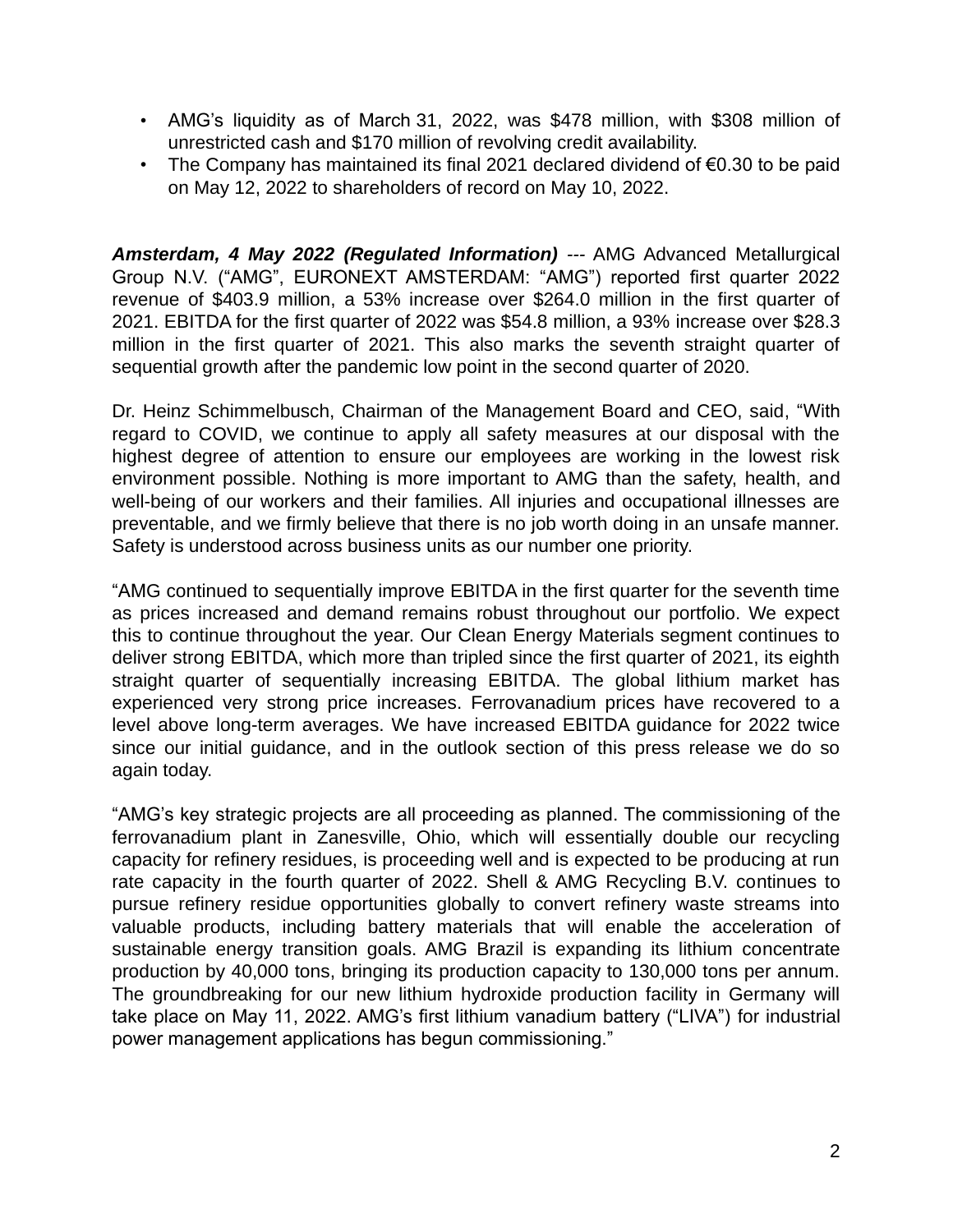#### **Key Figures**

*In 000's US dollars*

|                                          | Q1 '22    | Q1 '21    | Change |
|------------------------------------------|-----------|-----------|--------|
| <b>Revenue</b>                           | \$403,863 | \$263,986 | 53%    |
| Gross profit                             | 75,194    | 46,864    | 60%    |
| Gross margin                             | 18.6%     | 17.8%     |        |
| Operating profit                         | 37,814    | 13,809    | 174%   |
| Operating margin                         | 9.4%      | 5.2%      |        |
| Net income attributable to shareholders  | 29,115    | 5,099     | 471%   |
| EPS - Fully diluted                      | 0.89      | 0.18      | 394%   |
| EBIT <sup>(1)</sup>                      | 44,233    | 17,376    | 155%   |
| EBITDA <sup>(2)</sup>                    | 54,760    | 28,339    | 93%    |
| <b>EBITDA</b> margin                     | 13.6%     | 10.7%     |        |
| Cash (used in) from operating activities | (3,654)   | 19,939    | N/A    |

Notes:

(1) EBIT is defined as earnings before interest and income taxes. EBIT excludes restructuring, asset impairment, inventory cost adjustments, environmental provisions, exceptional legal expenses, equity-settled share-based payments, and strategic expenses.

(2) EBITDA is defined as EBIT adjusted for depreciation and amortization.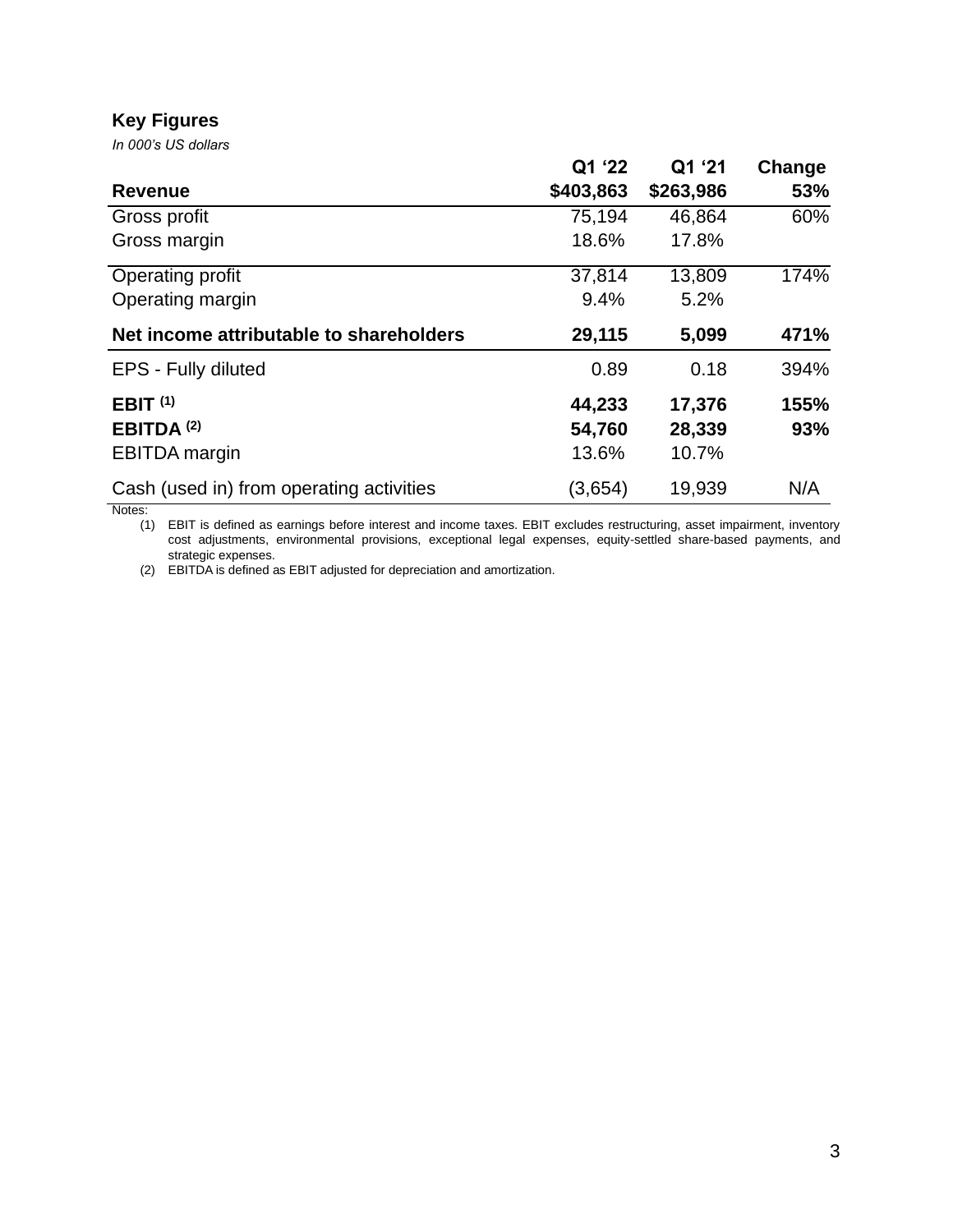## **Operational Review**

*AMG Clean Energy Materials*

|                                         | Q1 '22    | Q1 '21   | Change |
|-----------------------------------------|-----------|----------|--------|
| Revenue                                 | \$143,659 | \$70,627 | 103%   |
| Gross profit                            | 39,004    | 13,203   | 195%   |
| Gross profit before non-recurring items | 41,269    | 13,383   | 208%   |
| Operating profit                        | 28,219    | 3,605    | 683%   |
| <b>EBITDA</b>                           | 37,227    | 10,286   | 262%   |

AMG Clean Energy Materials' revenue more than doubled compared to the first quarter of 2021, to \$143.7 million, driven mainly by higher prices in vanadium, tantalum and lithium concentrates and higher volumes of lithium concentrate.

Gross profit before non-recurring items for the quarter more than tripled compared to the same period in the prior year, primarily due to the increased price environment.

SG&A expenses in the first quarter of 2022 were \$10.8 million, \$1.2 million higher than the first quarter of 2021, due to an increase in professional fees as a result of higher strategic project costs and higher shared-based and variable compensation expense.

The first quarter 2022 EBITDA increased by \$26.9 million, to \$37.2 million from \$10.3 million in the first quarter of 2021, due to the improved gross profit as noted above.

|                                         | Q1 '22    | Q1 '21   | Change |
|-----------------------------------------|-----------|----------|--------|
| Revenue                                 | \$106,909 | \$72,916 | 47%    |
| Gross profit                            | 13,002    | 13,154   | (1%)   |
| Gross profit before non-recurring items | 13,048    | 13,071   | $-\%$  |
| Operating profit                        | 5,647     | 6.560    | (14%)  |
| <b>EBITDA</b>                           | 7,883     | 9,012    | (13%)  |

#### *AMG Critical Minerals*

AMG Critical Minerals' revenue increased by \$34.0 million, or 47%, to \$106.9 million, driven by strong sales volumes of antimony and graphite as well as higher sales prices across all three businesses.

Gross profit before non-recurring items of \$13.0 million in the first quarter was in line with the first quarter of 2021. The higher revenue was due to the improved pricing and higher sales volumes noted above was offset by increased raw material prices, as well as the ongoing rise in energy and shipping costs.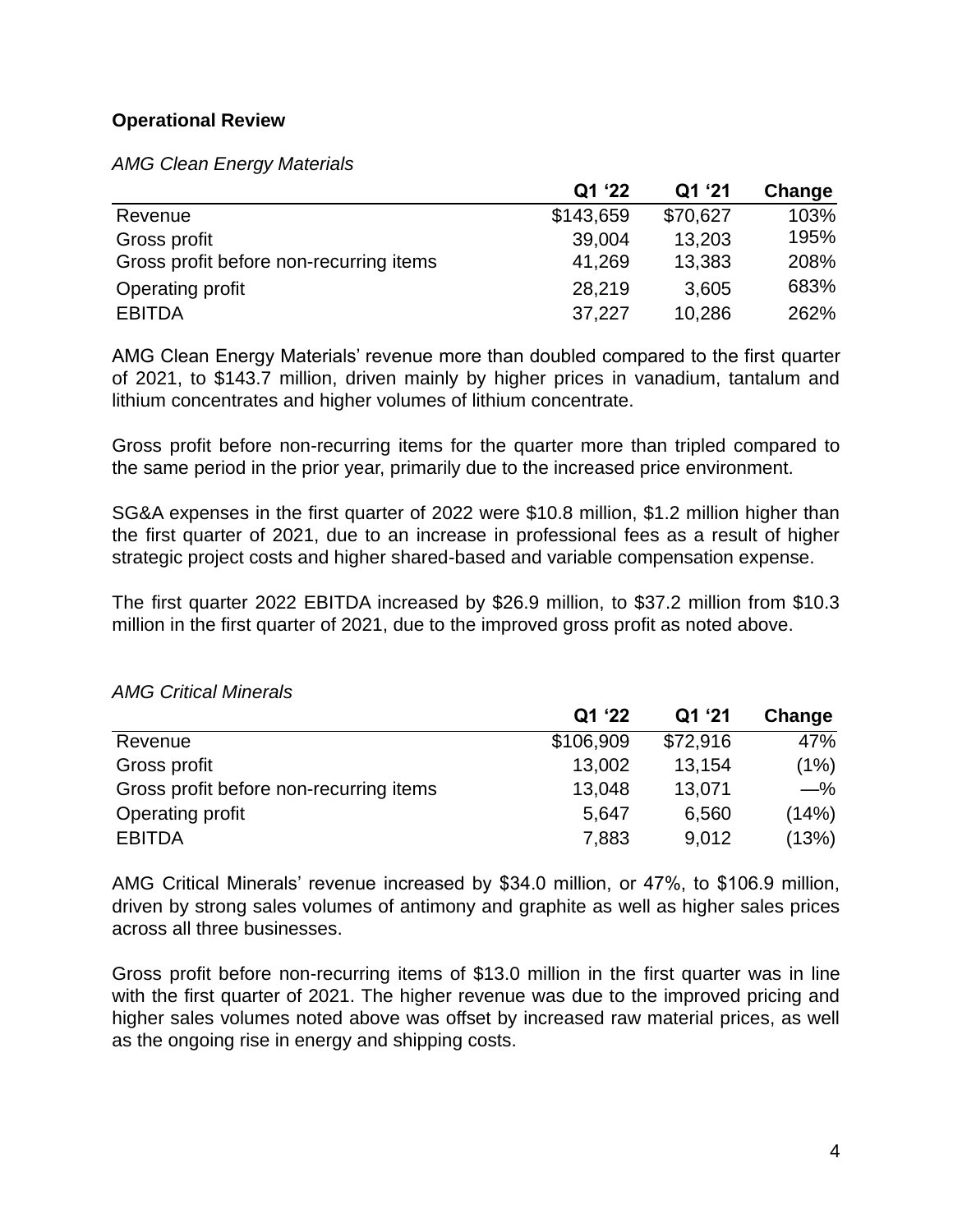SG&A expenses in the first quarter of 2022 slightly increased by \$0.8 million, to \$7.4 million, primarily due to higher share-based and variable compensation expense in the current quarter.

The first quarter 2022 EBITDA was \$1.1 million lower than the same period in the prior year, due to increased SG&A costs.

|                                         | Q1 '22    | Q1 '21    | Change |
|-----------------------------------------|-----------|-----------|--------|
| Revenue                                 | \$153,295 | \$120,443 | 27%    |
| Gross profit                            | 23,188    | 20,507    | 13%    |
| Gross profit before non-recurring items | 23,283    | 20,569    | 13%    |
| Operating profit                        | 3,948     | 3,644     | 8%     |
| <b>EBITDA</b>                           | 9,650     | 9,041     | 7%     |
|                                         |           |           |        |

#### *AMG Critical Materials Technologies*

AMG Critical Materials Technologies' first quarter 2022 revenue increased by \$32.9 million, or 27%, compared to the same period in 2021. This increase was due to increased titanium alloys sales, as well as higher titanium alloy and chrome metal pricing, offset by timing delays in Engineering projects. First quarter 2022 gross profit before non-recurring items increased by \$2.7 million, or 13%, to \$23.3 million due to the higher volumes and prices.

SG&A expenses increased by \$2.4 million in the first quarter of 2022 compared to the same period in 2021, driven by an increase in professional fees and higher share-based and variable compensation expense in the current quarter.

AMG Critical Materials Technologies' EBITDA increased to \$9.7 million during the quarter, compared to \$9.0 million in the first quarter of 2021. This was primarily due to higher profitability in chrome metal and titanium alloys.

The Company signed \$61.1 million in new orders during the first quarter of 2022, driven by strong orders of remelting and heat treatment furnaces, representing a 1.09x book to bill ratio. Order backlog was \$183.5 million as of March 31, 2022, in line with \$188.2 million as of December 31, 2021.

#### **Financial Review**

#### *Exceptional Items*

AMG's first quarter 2022 gross profit includes exceptional items, which are not included in the calculation of EBITDA.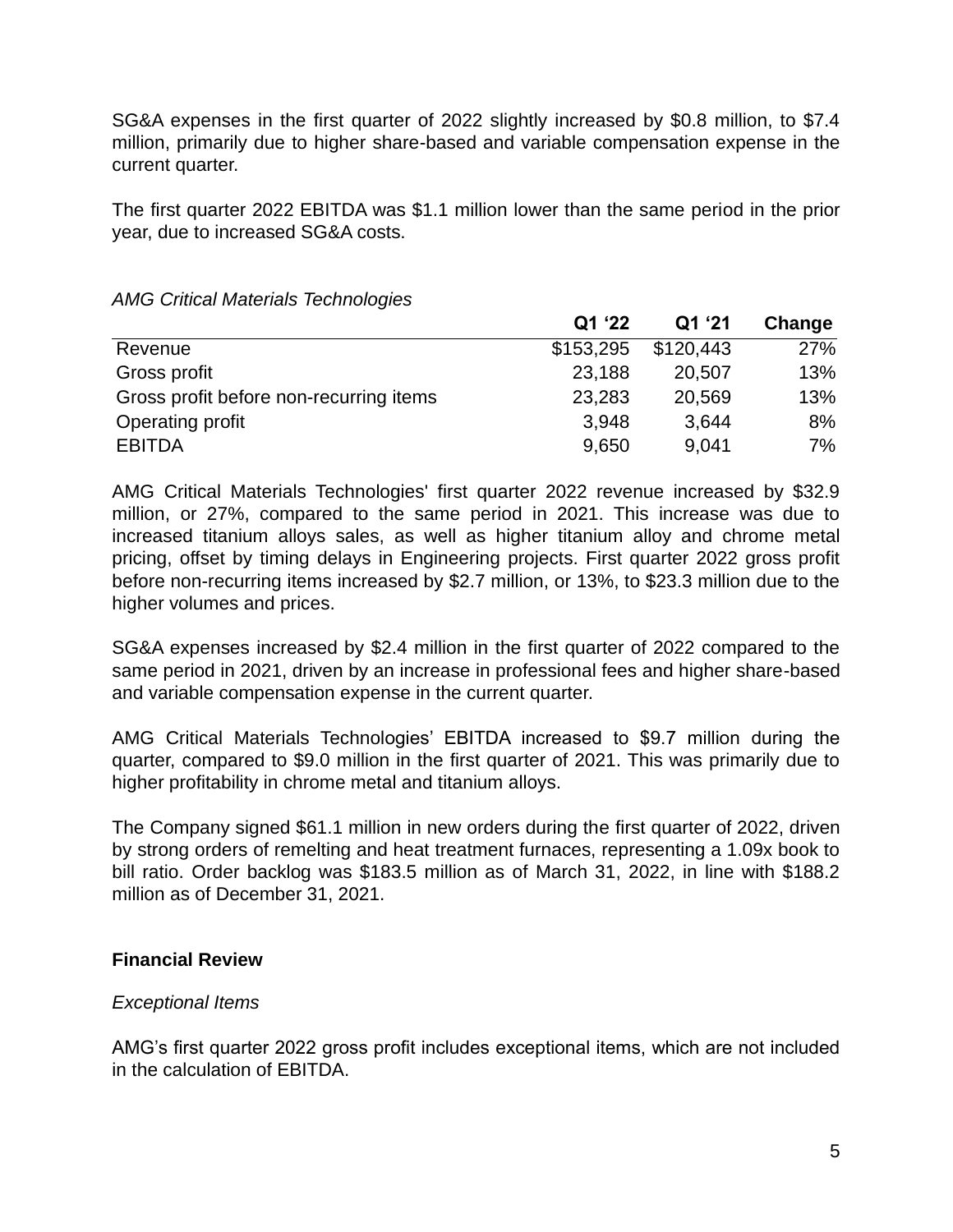A summary of exceptional items included in gross profit in the first quarters of 2022 and 2021 are below:

| Exceptional items included in gross profit |  |
|--------------------------------------------|--|
|--------------------------------------------|--|

|                                          | Q1 '22   | Q1 '21   | Change |
|------------------------------------------|----------|----------|--------|
| Gross profit                             | \$75,194 | \$46,864 | 60%    |
| Inventory cost adjustment                |          | (333)    | N/A    |
| Restructuring expense                    | 141      | 67       | 110%   |
| Asset impairment reversal                |          | (136)    | N/A    |
| Strategic project expense                | 2,265    | 561      | 304%   |
| Gross profit excluding exceptional items | 77,600   | 47,023   | 65%    |

# *Energy Costs*

AMG experienced significant increases in gas and electricity costs in the first quarter of 2022. Total energy costs were \$11.9 million higher in the first quarter of 2022 versus the same period in 2021. The majority of this increase was at our silicon business in Germany, but that business benefited from fully hedged power costs and increased silicon prices. Other business units benefited from long-term electricity contracts that have no price escalation clauses, and the business units that did experience energy cost increases were able to pass through most of these increased costs to their customers.

# *SG&A*

AMG's first quarter 2022 SG&A expenses were \$37.5 million compared to \$33.1 million in the first quarter of 2021, with the variance driven largely by an increase in professional fees due to higher strategic project costs and higher shared-based and variable compensation expense. The first quarter of 2021 personnel cost was reduced by cost reduction efforts in response to the onset of the pandemic.

# *Net Finance Costs*

AMG's first quarter 2022 net finance costs were \$8.9 million compared to \$8.7 million in the first quarter of 2021. This slight increase was mainly driven by higher borrowing rates during the quarter, which were partially offset by lower foreign exchange losses versus the prior period.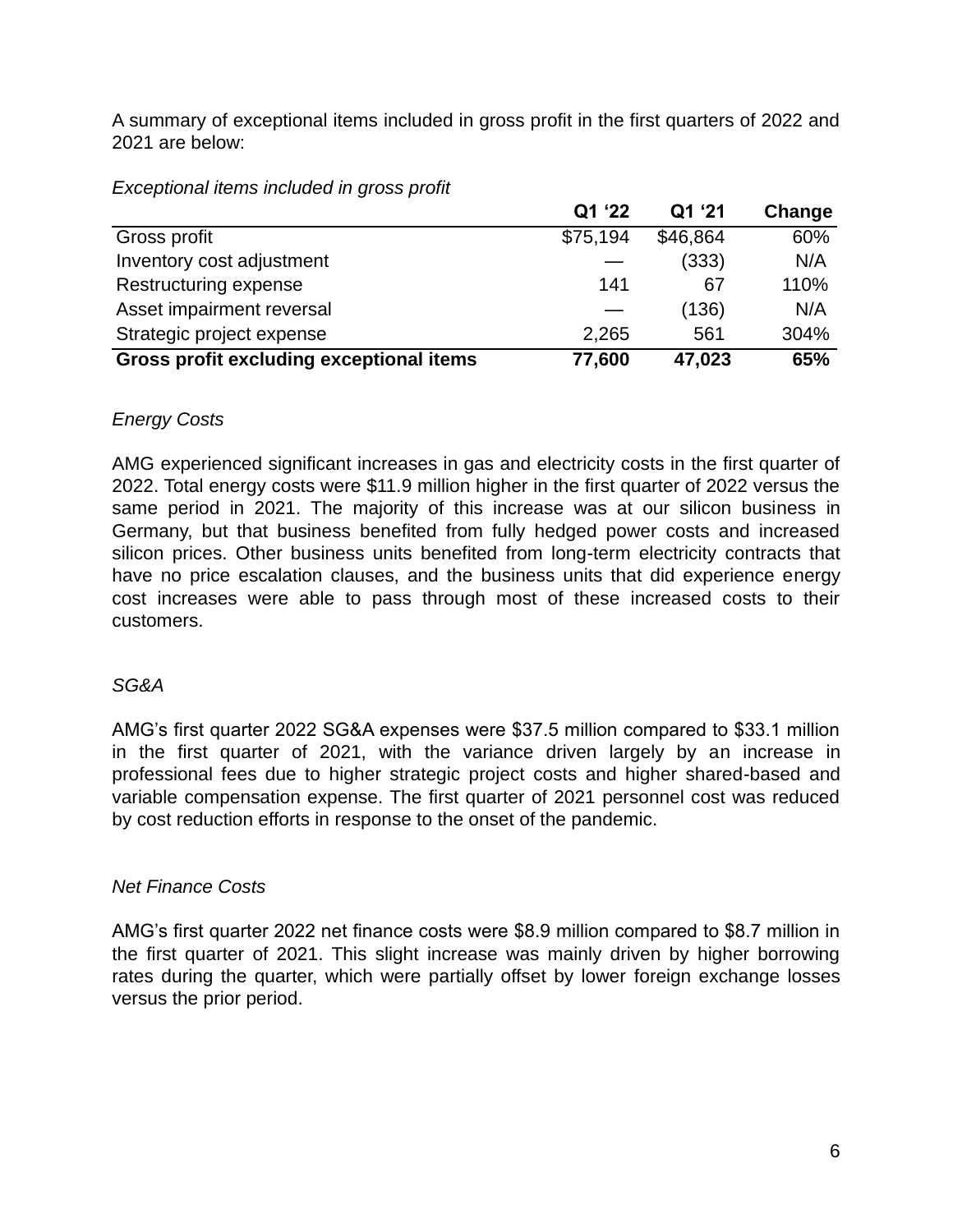#### *Tax*

AMG recorded an income tax benefit of \$1.5 million in the first quarter of 2022, compared to \$0.9 million in the same period in 2021. This variance was mainly driven by higher pre-tax income compared to the prior period more than offset by movements in the Brazilian real versus the US dollar. The effects of the Brazilian real caused a \$14.7 million non-cash deferred tax benefit in the first quarter 2022. Movements in the Brazilian real exchange rate impact the valuation of the Company's net deferred tax positions related to our operations in Brazil.

AMG paid taxes of \$3.9 million in the first quarter of 2022, compared to tax payments of \$2.0 million in the first quarter of 2021.

|                                   | March 31,<br>2022 | December 31,<br>2021 | Change |
|-----------------------------------|-------------------|----------------------|--------|
| Senior secured debt               | \$371,323         | \$371,897            | $-\%$  |
| Cash & cash equivalents           | 308,482           | 337,877              | (9%)   |
| Senior secured net debt           | 62,841            | 34,020               | 85%    |
| Other debt                        | 26,676            | 24,398               | 9%     |
| Net debt excluding municipal bond | 89,517            | 58,418               | 53%    |
| Municipal bond debt               | 319,419           | 319,476              | $-\%$  |
| Restricted cash                   | 62,139            | 93,434               | (33%)  |
| Net debt                          | 346,797           | 284,460              | 22%    |

*Liquidity*

AMG had a net debt position of \$346.8 million as of March 31, 2022. This increase was mainly due to the significant investment in growth initiatives during the quarter.

AMG continued to maintain a strong balance sheet and adequate sources of liquidity during the first quarter. As of March 31, 2022, the Company had \$308 million in unrestricted cash and cash equivalents and \$170 million available on its revolving credit facility. As such, AMG had \$478 million of total liquidity as of March 31, 2022.

In January 2022, AMG Engineering entered into €140 million of long-term bilateral unsecured performance-based guarantee facility agreements. These guarantee arrangements support expected customer advanced payments and replace the existing guarantee arrangements.

In November 2021, AMG entered into a new \$350 million 7-year senior secured term loan B facility ("term loan") and a \$200 million 5-year senior secured revolving credit facility ("revolver"). The total facility amount of \$550 million replaced AMG's prior credit facility and extended the term loan maturity from 2025 to 2028 and revolver maturity from 2023 to 2026. Further strengthening AMG's commitment to Environmental, Social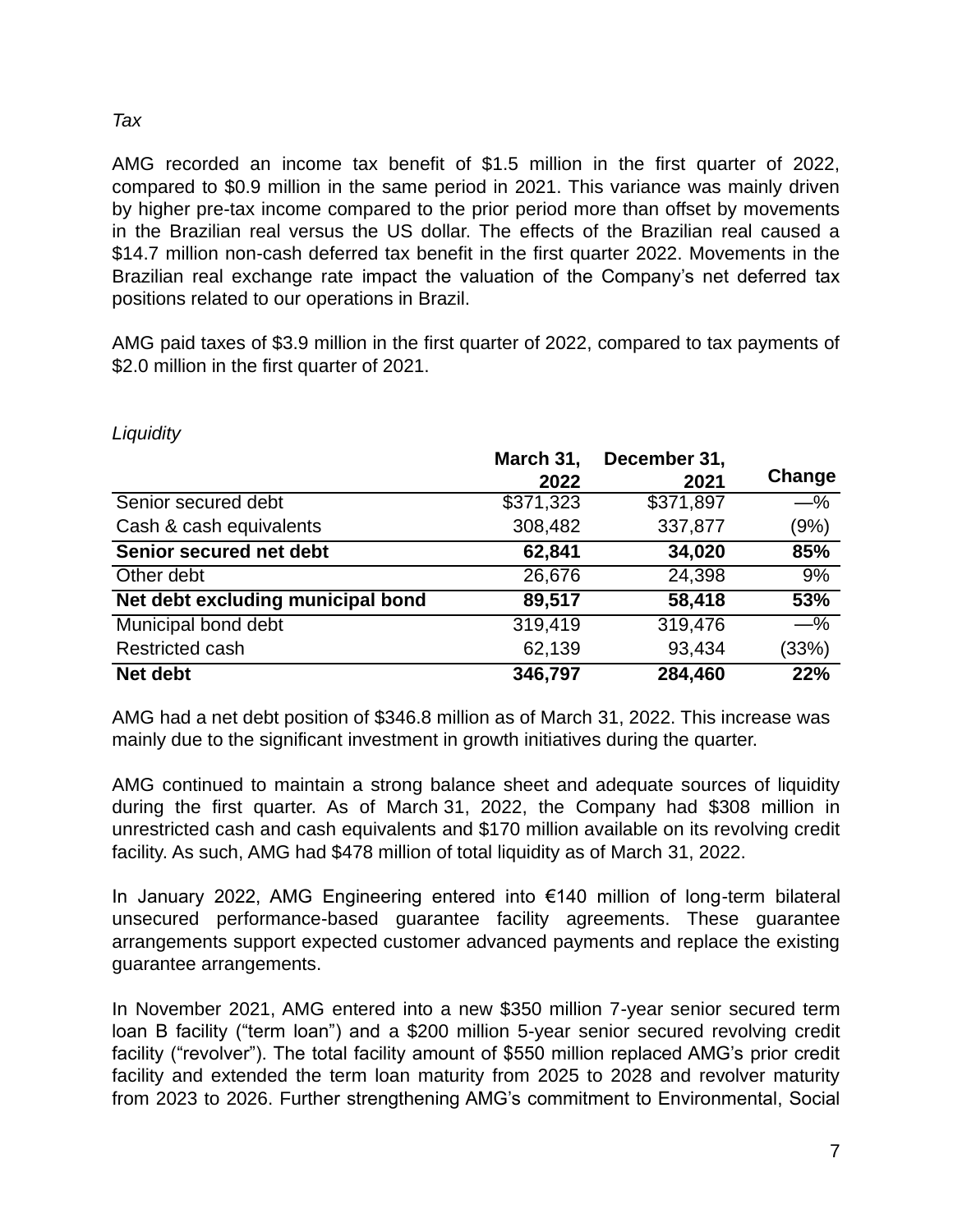and Governance (ESG), annual  $CO<sub>2</sub>$  intensity reduction targets were built into the Revolving Credit Facility, making it a Sustainability Linked Loan. In conjunction with this loan, AMG entered into a 5-year swap agreement through 2026, which fixed interest rates for the entire term loan at the prevailing low interest rates in November 2021.

# **Outlook**

AMG was able to deliver strong results despite the continuing impact of COVID-19 and the fallout from the geopolitical turbulence in recent months. EBITDA was \$54.8 million in the first quarter of 2022, 93% higher than the first quarter 2021 EBITDA of \$28.3 million, and 25% higher than the fourth quarter of 2021. As mentioned, it was the seventh straight quarter of sequential improvement and we expect this trend to continue.

In December 2021, AMG increased its 2022 EBITDA guidance from "\$150 million or more" to "\$175 - \$200 million."

In February 2022, we further increased our EBITDA guidance for the full year 2022 to "\$225 million or more."

Given the improved market conditions within our portfolio, especially the lithium and also the vanadium markets, the new guidance is that 2022 EBITDA will be in the range of \$260 to \$290 million.

The last long-term EBITDA guidance was given in 2019, prior to the COVID period. In 2019, we said "we will reach an EBITDA of \$350 million, or more, in 5 years, or earlier."

Being now much closer to the year 2023, and despite the global disruption from the coronavirus and the geopolitical turbulence, we strongly reaffirm that guidance.

As to a new long-term EBITDA guidance, we will reach an EBITDA of \$500 million, or more, in 5 years or earlier.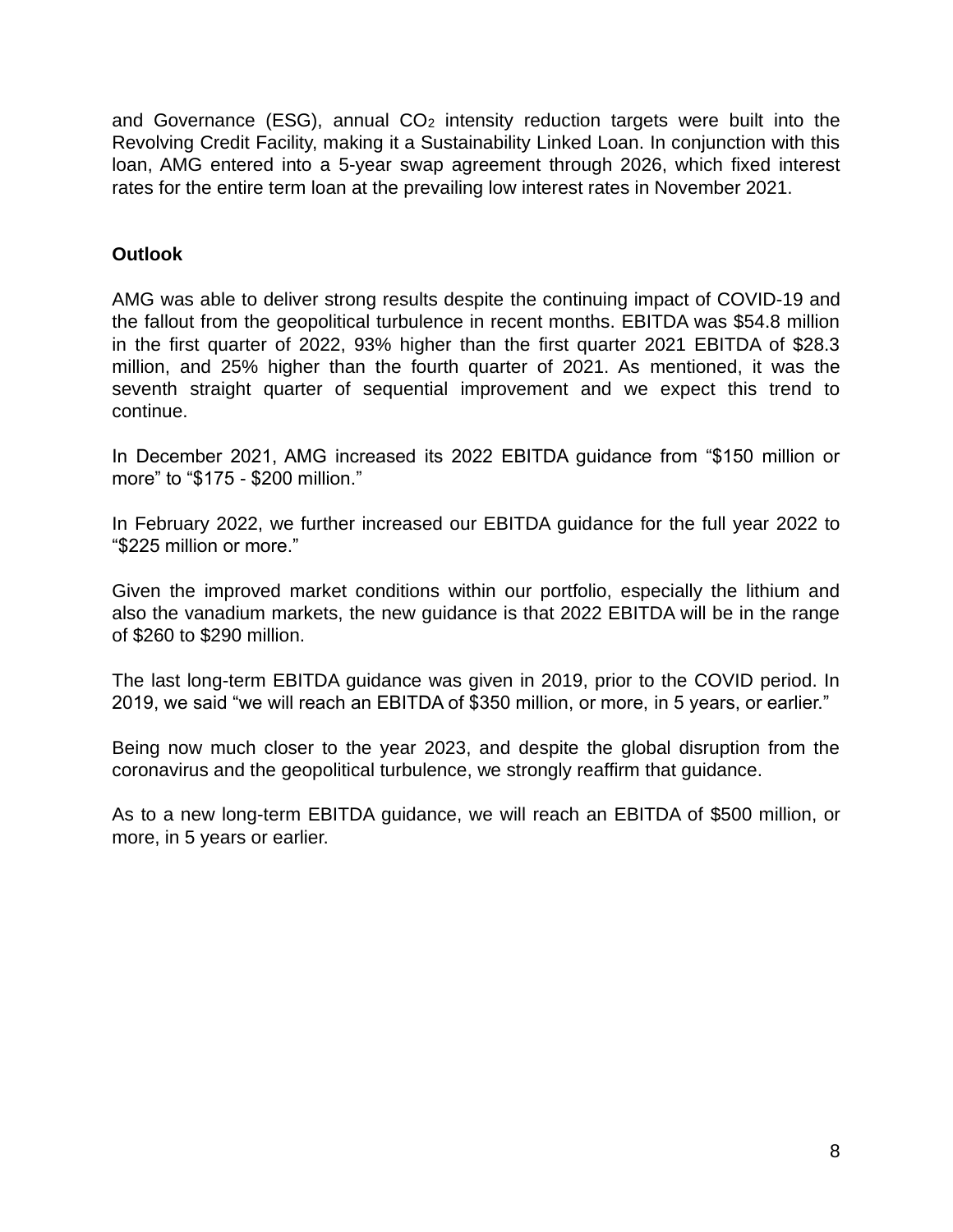## *Net income to EBITDA reconciliation*

|                                                 | Q1 '22   | Q1 '21  |
|-------------------------------------------------|----------|---------|
| Net income                                      | \$29,884 | \$5,678 |
| Income tax benefit                              | (1,489)  | (910)   |
| Net finance cost                                | 8,919    | 8,654   |
| Equity-settled share-based payment transactions | 1,380    | 1,114   |
| Restructuring expense                           | 141      | 67      |
| Inventory cost adjustment                       |          | (333)   |
| Strategic project expense <sup>(1)</sup>        | 4,796    | 2,552   |
| Share of loss of associates                     | 500      | 387     |
| <b>Others</b>                                   | 102      | 167     |
| <b>EBIT</b>                                     | 44,233   | 17,376  |
| Depreciation and amortization                   | 10,527   | 10,963  |
| <b>EBITDA</b>                                   | 54,760   | 28,339  |

(1) The Company is in the ramp-up phase for several strategic expansion projects, including AMG Vanadium's expansion project, the joint venture with Shell, Hybrid Lithium Vanadium Redox Flow Battery System, and the lithium expansion in Germany, which incurred project expenses during the quarter but are not yet operational. AMG is adjusting EBITDA for these exceptional charges.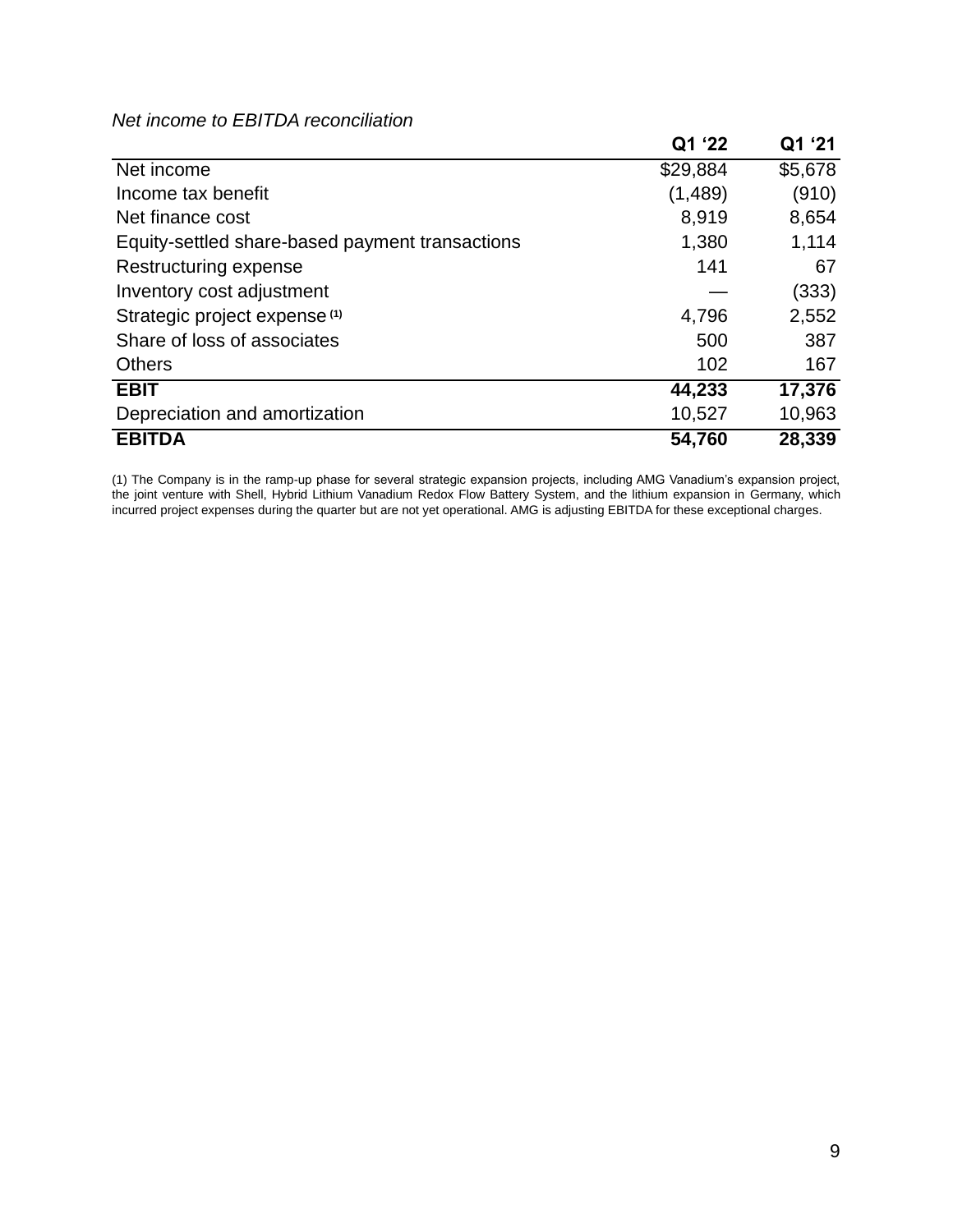# AMG Advanced Metallurgical Group N.V.

Condensed Interim Consolidated Income Statement

# **For the quarter ended March 31**

| In thousands of US dollars                     | 2022       | 2021       |
|------------------------------------------------|------------|------------|
|                                                | Unaudited  | Unaudited  |
| <b>Continuing operations</b>                   |            |            |
| Revenue                                        | 403,863    | 263,986    |
| Cost of sales                                  | (328, 669) | (217, 122) |
| <b>Gross profit</b>                            | 75,194     | 46,864     |
| Selling, general and administrative expenses   | (37, 462)  | (33,093)   |
| Other income, net                              | 82         | 38         |
| Net other operating income                     | 82         | 38         |
| <b>Operating profit</b>                        | 37,814     | 13,809     |
| Finance income                                 | 299        | 210        |
| Finance cost                                   | (9,218)    | (8, 864)   |
| Net finance cost                               | (8,919)    | (8,654)    |
| Share of loss of associates and joint ventures | (500)      | (387)      |
| Profit before income tax                       | 28,395     | 4,768      |
| Income tax benefit                             | 1,489      | 910        |
| Profit for the period                          | 29,884     | 5,678      |
| Profit attributable to:                        |            |            |
| Shareholders of the Company                    | 29,115     | 5,099      |
| Non-controlling interests                      | 769        | 579        |
| Profit for the period                          | 29,884     | 5,678      |
| <b>Earnings per share</b>                      |            |            |
| Basic earnings per share                       | 0.91       | 0.18       |
| Diluted earnings per share                     | 0.89       | 0.18       |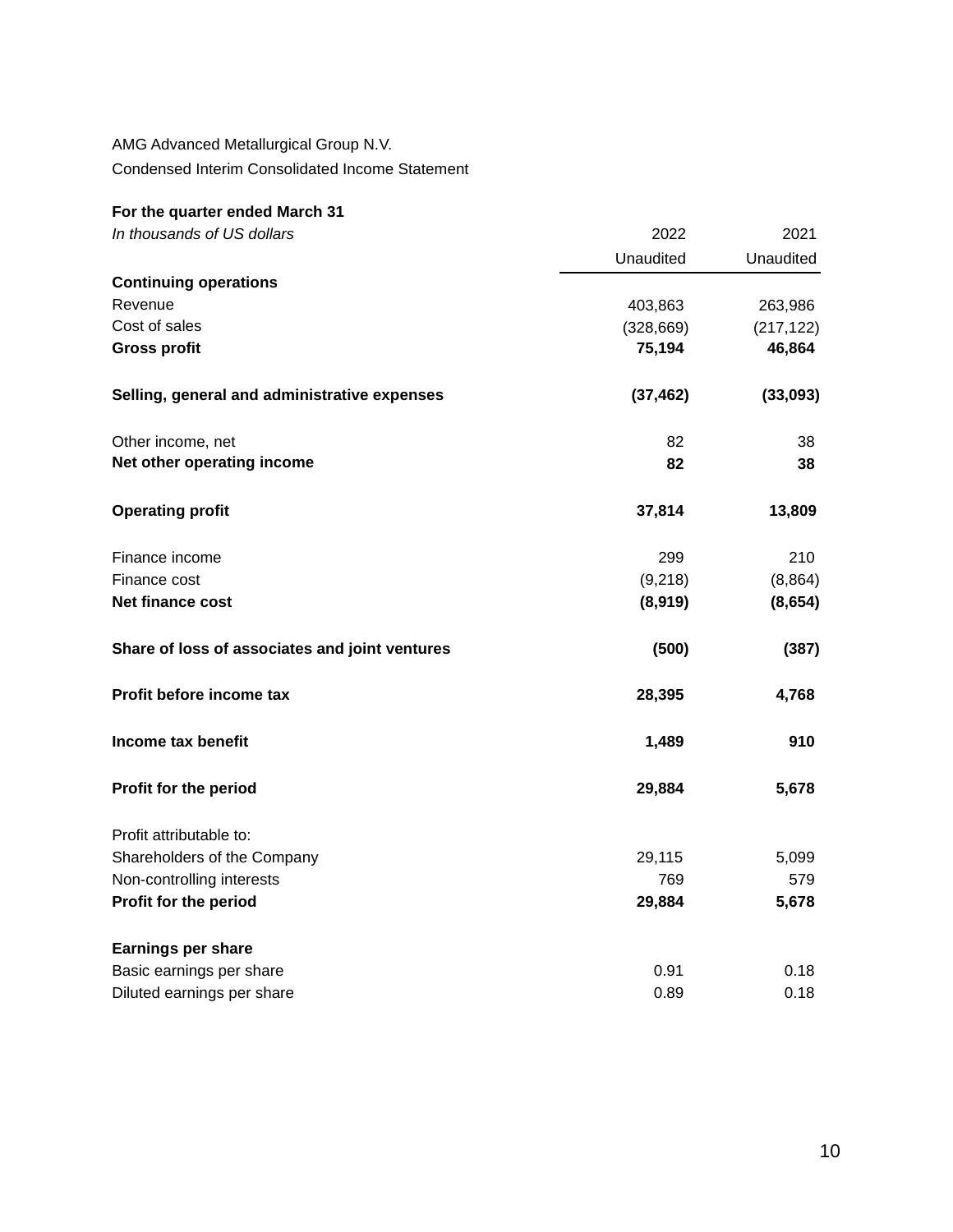AMG Advanced Metallurgical Group N.V. Condensed Interim Consolidated Statement of Financial Position

| In thousands of US dollars           | March 31,2022<br>Unaudited | December 31,<br>2021 |
|--------------------------------------|----------------------------|----------------------|
| Assets                               |                            |                      |
| Property, plant and equipment        | 719,054                    | 693,624              |
| Goodwill and other intangible assets | 43,541                     | 44,684               |
| Derivative financial instruments     | 16,772                     | 95                   |
| Other investments                    | 29,212                     | 29,830               |
| Deferred tax assets                  | 67,036                     | 52,937               |
| Restricted cash                      | 53,728                     | 85,023               |
| Other assets                         | 8,754                      | 8,471                |
| <b>Total non-current assets</b>      | 938,097                    | 914,664              |
| Inventories                          | 246,037                    | 218,320              |
| Derivative financial instruments     | 3,721                      | 4,056                |
| Trade and other receivables          | 198,397                    | 145,435              |
| Other assets                         | 67,691                     | 65,066               |
| Current tax assets                   | 6,619                      | 5,888                |
| Restricted cash                      | 8,411                      | 8,411                |
| Cash and cash equivalents            | 308,482                    | 337,877              |
| <b>Total current assets</b>          | 839,358                    | 785,053              |
| <b>Total assets</b>                  | 1,777,455                  | 1,699,717            |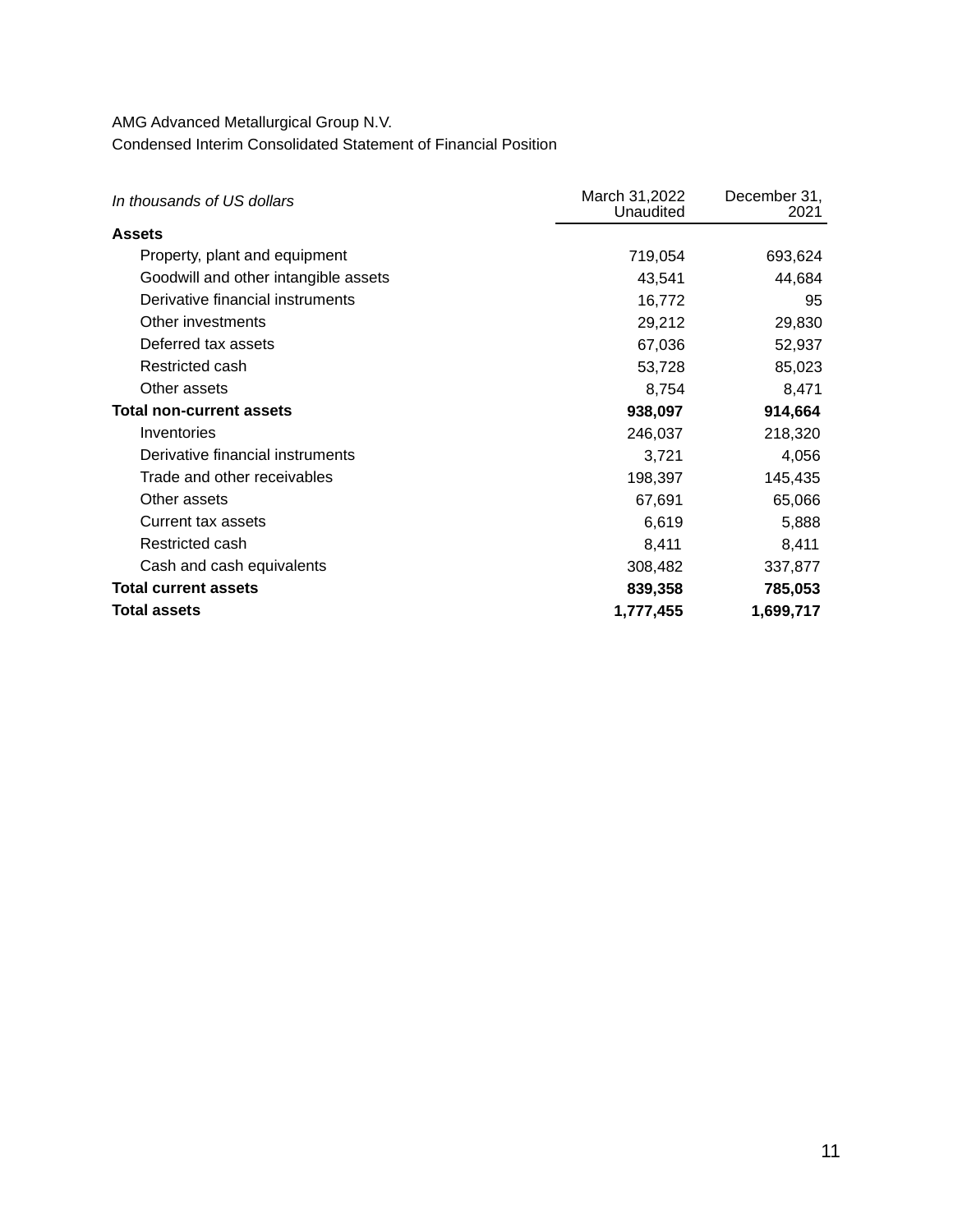## AMG Advanced Metallurgical Group N.V. Condensed Interim Consolidated Statement of Financial Position (continued)

| In thousands of US dollars                         | March 31,2022<br>Unaudited | December 31,<br>2021 |
|----------------------------------------------------|----------------------------|----------------------|
| <b>Equity</b>                                      |                            |                      |
| <b>Issued capital</b>                              | 853                        | 853                  |
| Share premium                                      | 553,715                    | 553,715              |
| <b>Treasury shares</b>                             | (14, 919)                  | (16, 596)            |
| Other reserves                                     | (81,096)                   | (96, 421)            |
| Retained earnings (deficit)                        | (146, 466)                 | (173, 117)           |
| Equity attributable to shareholders of the Company | 312,087                    | 268,434              |
| Non-controlling interests                          | 25,268                     | 25,718               |
| <b>Total equity</b>                                | 337,355                    | 294,152              |
| <b>Liabilities</b>                                 |                            |                      |
| Loans and borrowings                               | 665,806                    | 675,384              |
| Lease liabilities                                  | 44,306                     | 45,692               |
| Employee benefits                                  | 159,590                    | 162,628              |
| Provisions                                         | 14,787                     | 14,298               |
| Deferred revenue                                   | 21,736                     | 22,341               |
| <b>Other liabilities</b>                           | 9,388                      | 11,098               |
| Derivative financial instruments                   | 769                        | 2,064                |
| Deferred tax liabilities                           | 5,901                      | 5,617                |
| <b>Total non-current liabilities</b>               | 922,283                    | 939,122              |
| Loans and borrowings                               | 36,847                     | 27,341               |
| Lease liabilities                                  | 4,844                      | 4,857                |
| Short-term bank debt                               | 14,765                     | 13,046               |
| Deferred revenue                                   | 20,510                     | 18,478               |
| <b>Other liabilities</b>                           | 81,203                     | 80,672               |
| Trade and other payables                           | 266,860                    | 252,765              |
| Derivative financial instruments                   | 6,090                      | 6,010                |
| Advance payments from customers                    | 49,983                     | 35,091               |
| Current tax liability                              | 19,671                     | 10,586               |
| Provisions                                         | 17,044                     | 17,597               |
| <b>Total current liabilities</b>                   | 517,817                    | 466,443              |
| <b>Total liabilities</b>                           | 1,440,100                  | 1,405,565            |
| <b>Total equity and liabilities</b>                | 1,777,455                  | 1,699,717            |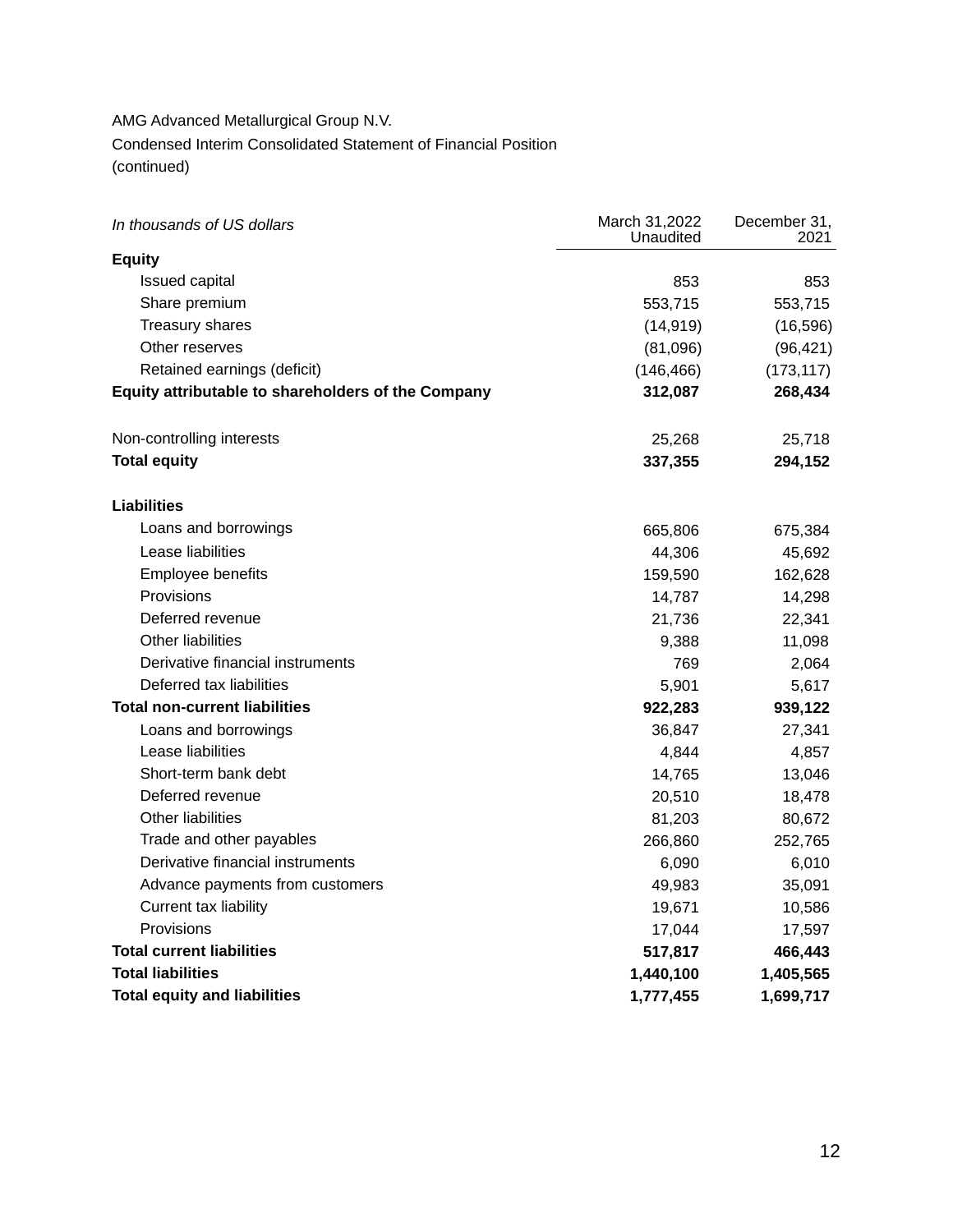AMG Advanced Metallurgical Group N.V. Condensed Interim Consolidated Statement of Cash Flows

#### **For the quarter ended March 31**

| In thousands of US dollars                                   | 2022      | 2021      |
|--------------------------------------------------------------|-----------|-----------|
|                                                              | Unaudited | Unaudited |
| Cash (used in) from operating activities                     |           |           |
| Profit for the period                                        | 29,884    | 5,678     |
| Adjustments to reconcile net profit to net cash flows:       |           |           |
| Non-cash:                                                    |           |           |
| Income tax benefit                                           | (1,489)   | (910)     |
| Depreciation and amortization                                | 10,527    | 10,963    |
| Asset impairment reversal                                    |           | (136)     |
| Net finance cost                                             | 8,919     | 8,654     |
| Share of loss of associates and joint ventures               | 500       | 387       |
| (Gain) loss on sale or disposal of property, plant and       |           |           |
| equipment                                                    | (55)      | 9         |
| Equity-settled share-based payment transactions              | 1,380     | 1,088     |
| Movement in provisions, pensions, and government grants      | (1,685)   | (3,796)   |
| Working capital and deferred revenue adjustments             | (41, 819) | 4,748     |
| Cash generated from operating activities                     | 6,162     | 26,685    |
| Finance costs paid, net                                      | (5, 917)  | (4,749)   |
| Income tax paid                                              | (3,899)   | (1, 997)  |
| Net cash (used in) from operating activities                 | (3,654)   | 19,939    |
| Cash used in investing activities                            |           |           |
| Proceeds from sale of property, plant and equipment          | 59        | 171       |
| Acquisition of property, plant and equipment and intangibles | (43, 763) | (35, 583) |
| Investments in associates and joint ventures                 | (500)     | (1,000)   |
| Change in restricted cash                                    | 31,295    | 33,878    |
| Interest received on restricted cash                         | 9         | 15        |
| Capitalized borrowing cost                                   | (7,886)   | (7, 722)  |
| Other                                                        | 8         | 13        |
| Net cash used in investing activities                        | (20, 778) | (10, 228) |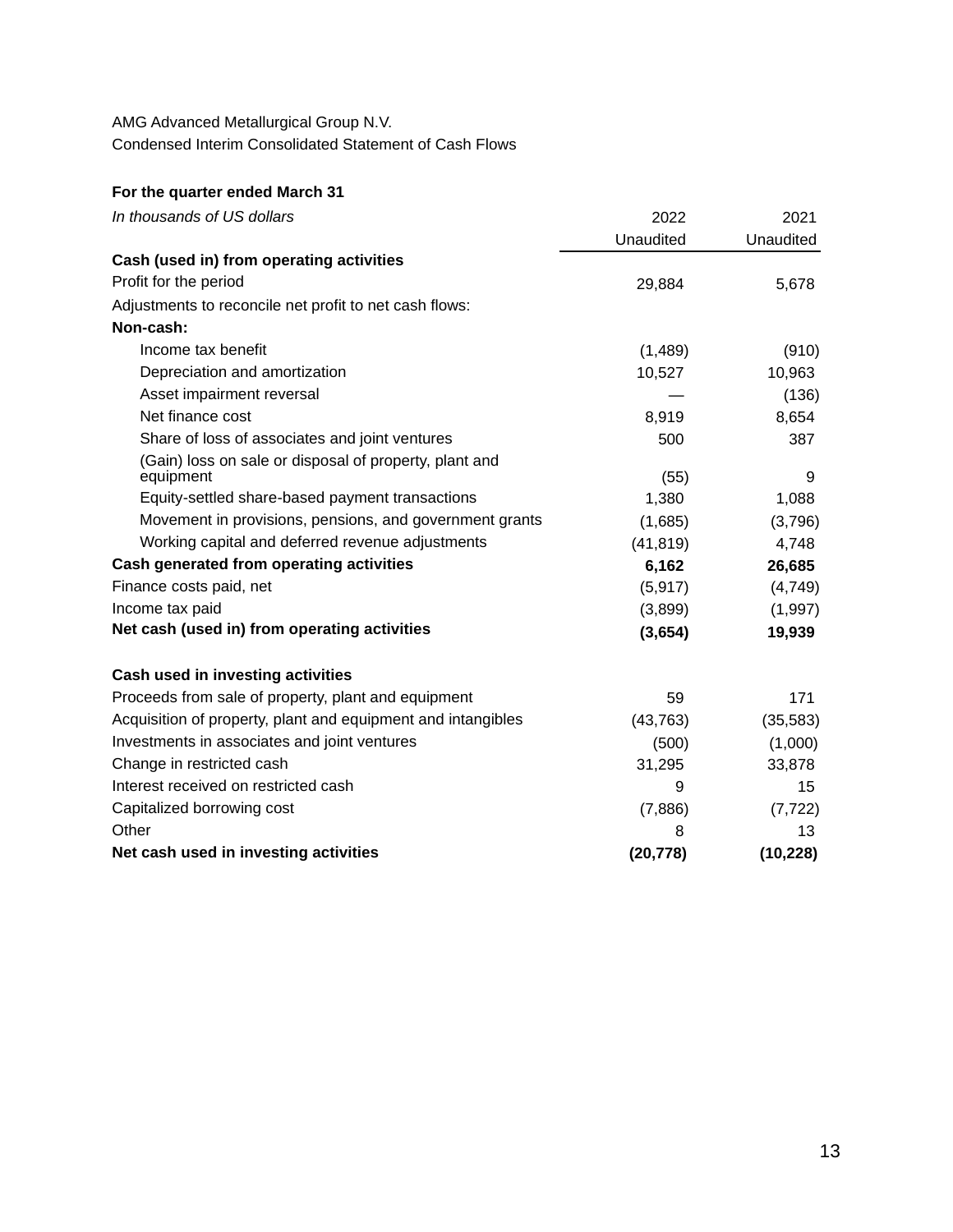AMG Advanced Metallurgical Group N.V. Condensed Interim Consolidated Statement of Cash Flows (continued)

# **For the quarter ended March 31**

| In thousands of US dollars                               | 2022      | 2021      |
|----------------------------------------------------------|-----------|-----------|
|                                                          | Unaudited | Unaudited |
| Cash used in financing activities                        |           |           |
| Proceeds from issuance of debt                           | 1,835     | 1,481     |
| Payment of transaction costs related to debt             |           | (390)     |
| Repayment of borrowings                                  | (1,718)   | (1, 510)  |
| Net (repurchase of) proceeds from issuance common shares | (1,523)   | 176       |
| Payment of lease liabilities                             | (1,291)   | (1,283)   |
| Contributions by non-controlling interests               |           | 244       |
| Net cash used in financing activities                    | (2,697)   | (1, 282)  |
| Net (decrease) increase in cash and cash equivalents     | (27, 129) | 8,429     |
| Cash and cash equivalents at January 1                   | 337,877   | 207,366   |
| Effect of exchange rate fluctuations on cash held        | (2,266)   | (4,716)   |
| Cash and cash equivalents at March 31                    | 308,482   | 211,079   |